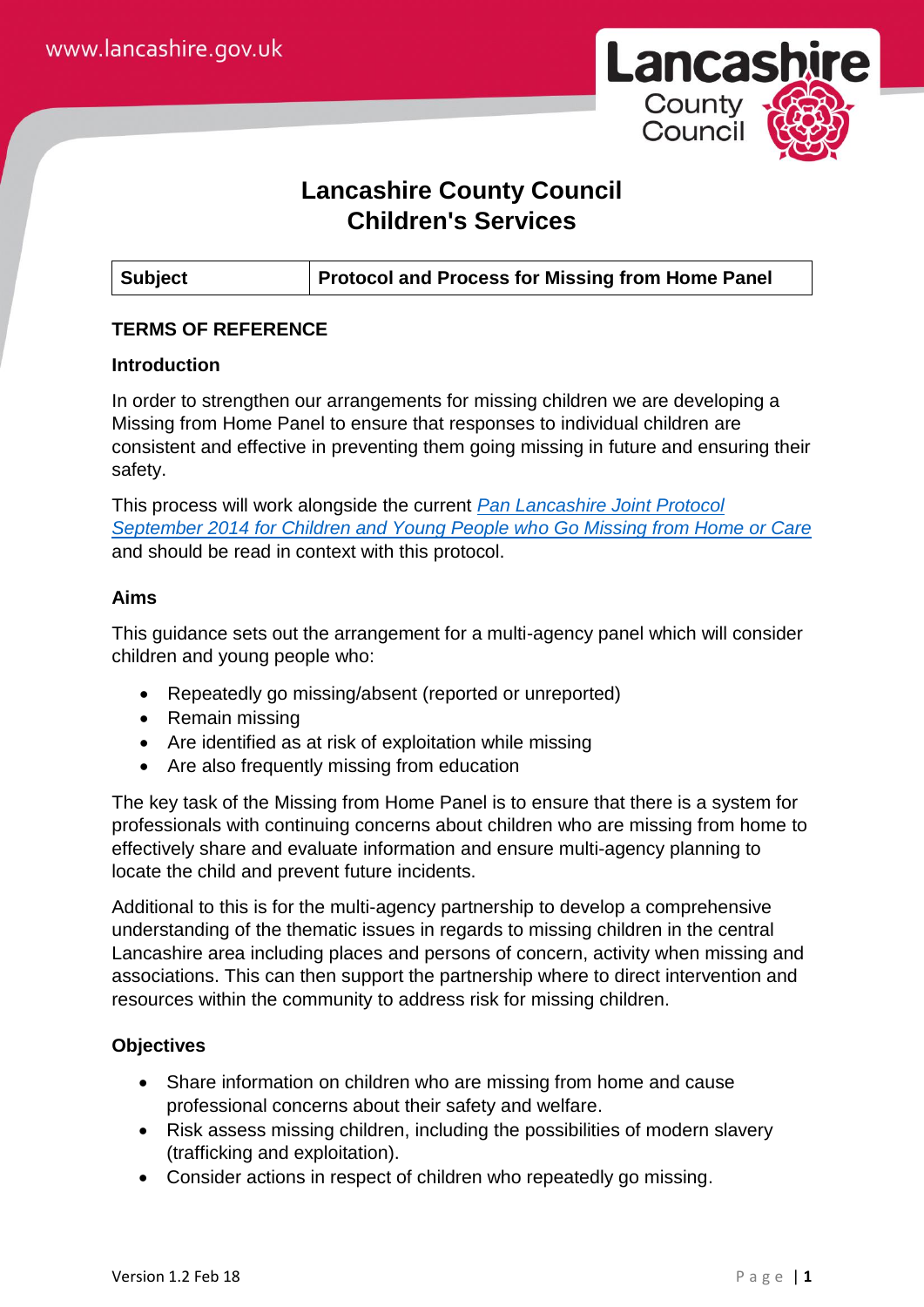

- Consider the risks to children and young people who also frequently miss education.
- Identify thematic issues in regards to vulnerability and risk e.g hot spots, associations, criminality/ASB and adults of concern.
- Determine whether the children/young person's pose a risk to themselves or the community
- Improve support to professionals working with high risk cases through multiagency overview and guidance on effective planning.
- Quality assurance of existing plans and intervention in regards to missing episodes and ensure an effective partnership approach.
- Promote and safeguard the welfare of children and young people

# **Chair**

The Panel will be chaired by the relevant Children's Social Care Senior Manager, and the deputy will be a Senior Officer from the Police at Detective Inspector level.

The role of the chair is to structure the meetings and prioritise cases to ensure the best use of the time of attending agencies. Should the chair be unable to attend, a deputy chair will run the meeting.

The chair will ensure that all attendees understand the risks and what actions are being agreed and how they relate to their agencies.

The chair will review actions at the previous meeting and make a record of any outstanding actions.

# **Membership of the Group**

The following agencies will attend as standing members:

- Police Missing Person's Co-Ordinator(s)
- Neighbourhood police (NHP)
- Police Child Exploitation team
- Children's Social Care Senior Manager
- Children's Social Care Missing from Home Lead
- Residential Care Service
- SEND
- Education Missing Persons Officer
- Children, Families and Well Being Service
- Health CLA Nurse
- Youth Offending Team
- The Children's Society (MfH Service Manager)
- Community Safety Team Manager
- Independent Reviewing Officer (IRO) Manager
- Licensing Child Protection Officer
- CSC Missing from Home Support Workers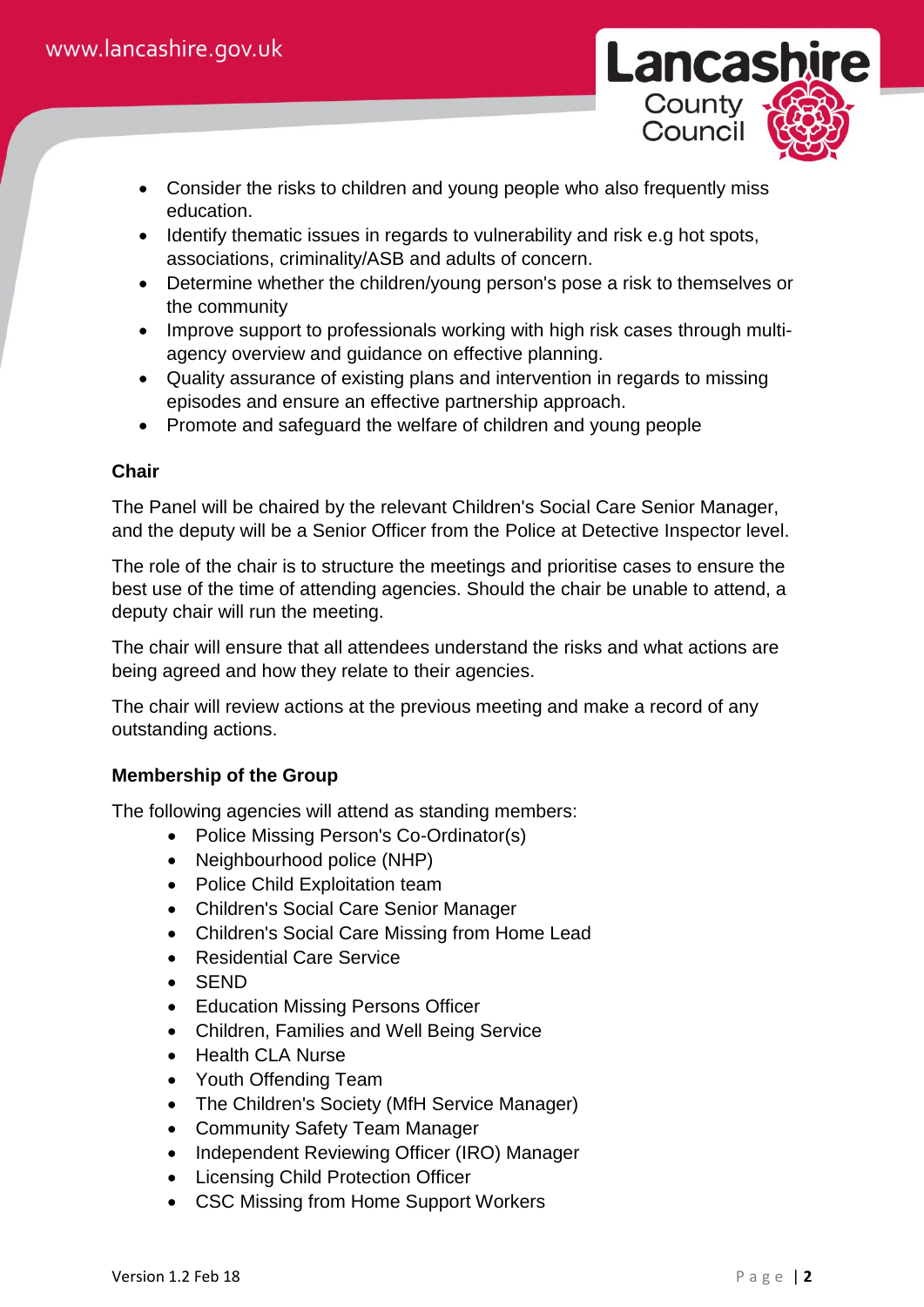

Should the designated representative not be able to attend a meeting, then a briefed deputy should be asked to attend in their place.

The responsibility to take appropriate action rests with individual agencies. It is not transferred to the Panel. The role of the Panel is to facilitate, monitor, quality assure

# **Information and Data Sharing**

Data sets will be submitted to the panel to identify current issues, areas of concern and accuracy of shared data. This will inform needs analysis for partner agencies and interventions.

Where certain persons not signed up to the Panel Information Sharing Protocols may need to be informed of certain facts, the decision to share information in these circumstances will be referred back to the Panel under the confidentiality declaration.

## **Threshold for referring to the Panel**

Initially the Panel will consider a wide range of children in respect of missing from home/care. This will enable the panel to develop a clear picture of the areas of concern in respect of this group of young people. As the panel develops it will become the remit of the panel to concentrate on the significant issues raised and to address these via the panel.

Suggested guidance for children to be considered for panel–

- **Professional judgement** where there are professional concerns for believing the child is in danger through their own vulnerability. If a professional has serious concerns about a child's situation in regards to missing from home, they should forward the case for consideration at the panel. Considerations should be given to potential modern slavery including - trafficking, sexual exploitation, criminal exploitation, honour based violence and forced marriage. Also concerns with gang related activity and radicalisation.
- **Duration and frequency of missing episodes** child who has been missing for longer than 48 hours and/or are frequently missing/absent. This includes children where there are strong suspicions that the child is missing and unreported.
- **Escalation** children who's missing episodes are increasing or longer in duration. Changes in behaviour prior to or following the missing episodes.
- **Early Concerns** this will be particularly relevant in the early stages of the Panel whilst we are identifying the significant issues around MFH in Lancashire.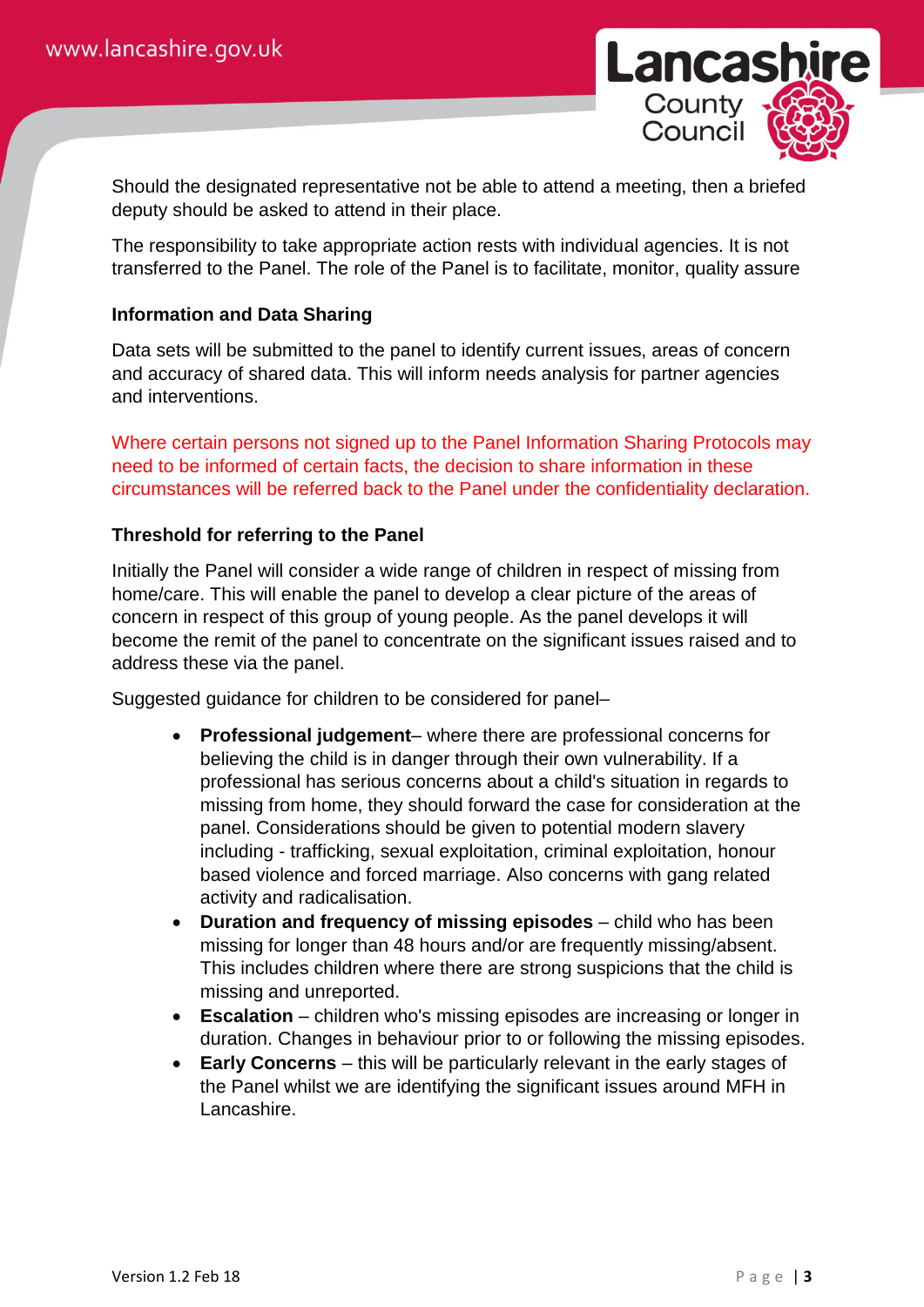

**THE MEETING PROCESS -** process for nominating cases for consideration at Panel.



CSC MfH Lead Officer

The timeline below assumes that MfH panel meetings will broadly be held in the middle of a month. This then allows for the calendar monthly report to be provided between panel meetings.

**All emails from partners should be sent to [cseadministration@lancashire.gov.uk](mailto:cseadministration@lancashire.gov.uk)**

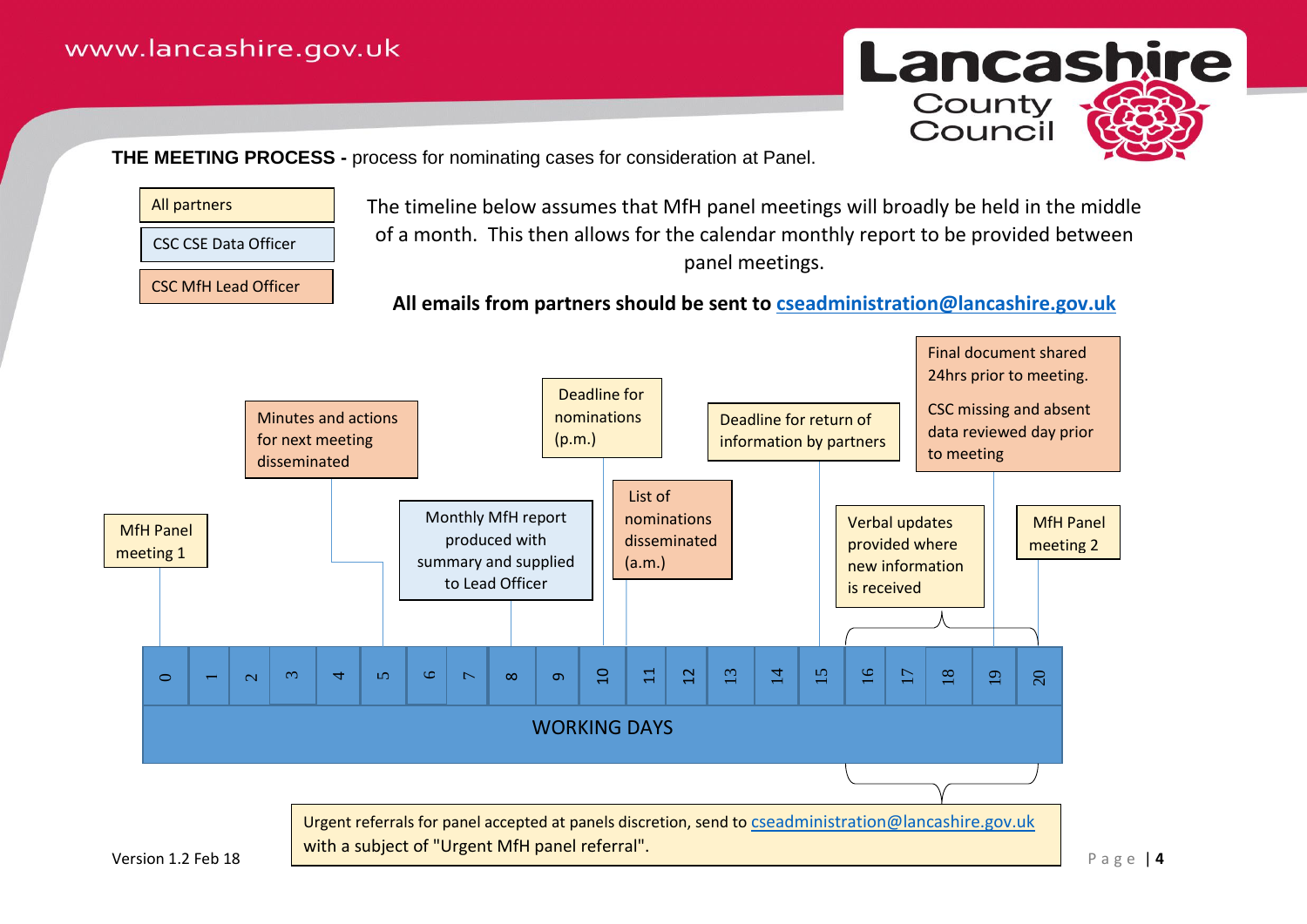

All Panel partners can nominate names of children they identify as in need for the multi-agency panel overview.

These names are to be submitted to the Panel coordinator **10** working days prior to panel with a basic overview of the reasons for the referral.

The Panel coordinator will then send out the names of children to be discussed for research to be undertaken by each individual agency.

This is then to be forwarded to the Panel coordinator and minute taker no later than **5** days prior to the Panel.

## **Information required from agencies for Panel:**

Only accurate information that is directly relevant to the safety of the child or young person should be shared at the Panel. This includes;

- Information on number of missing/absent episodes, duration, activity, risks and information following the incident (e.g. information from police logs and Safe and Well checks, Return Interviews from Social Care).
- Summary of child history and interventions and overview of current situation.
- Whether there has been an identified trigger for missing from home episodes and push/pull factors.
- Pertinent information on child's relational, physical and emotional needs and whether these are being met.
- Information on key risks
- Details of associates and activity when missing including children and adults (names, age and addresses).
- Relevant intelligence (this will not be shared outside of the Panel and not to be stored electronically on any other agency file).
- Any relevant history of missing and actions/interventions by individual agencies with the child or family
- The voice of the child provided by the relevant agency/professionals working with the child
- Information from Return Home Interviews and any key risks identified. Current plan for the child (if open case) and information from Missing from Home Intervention Meetings.
- Any other relevant information

The Missing from Home Panel document is populated with information forwarded by partners. A decision is made by the Panel on a RAG rating and actions allocated. The actions and RAG rating are reviewed at each Panel meeting considering the current information and risks. A child will not be removed from the document until all actions have been completed and there has been no further missing from home or absent episodes.